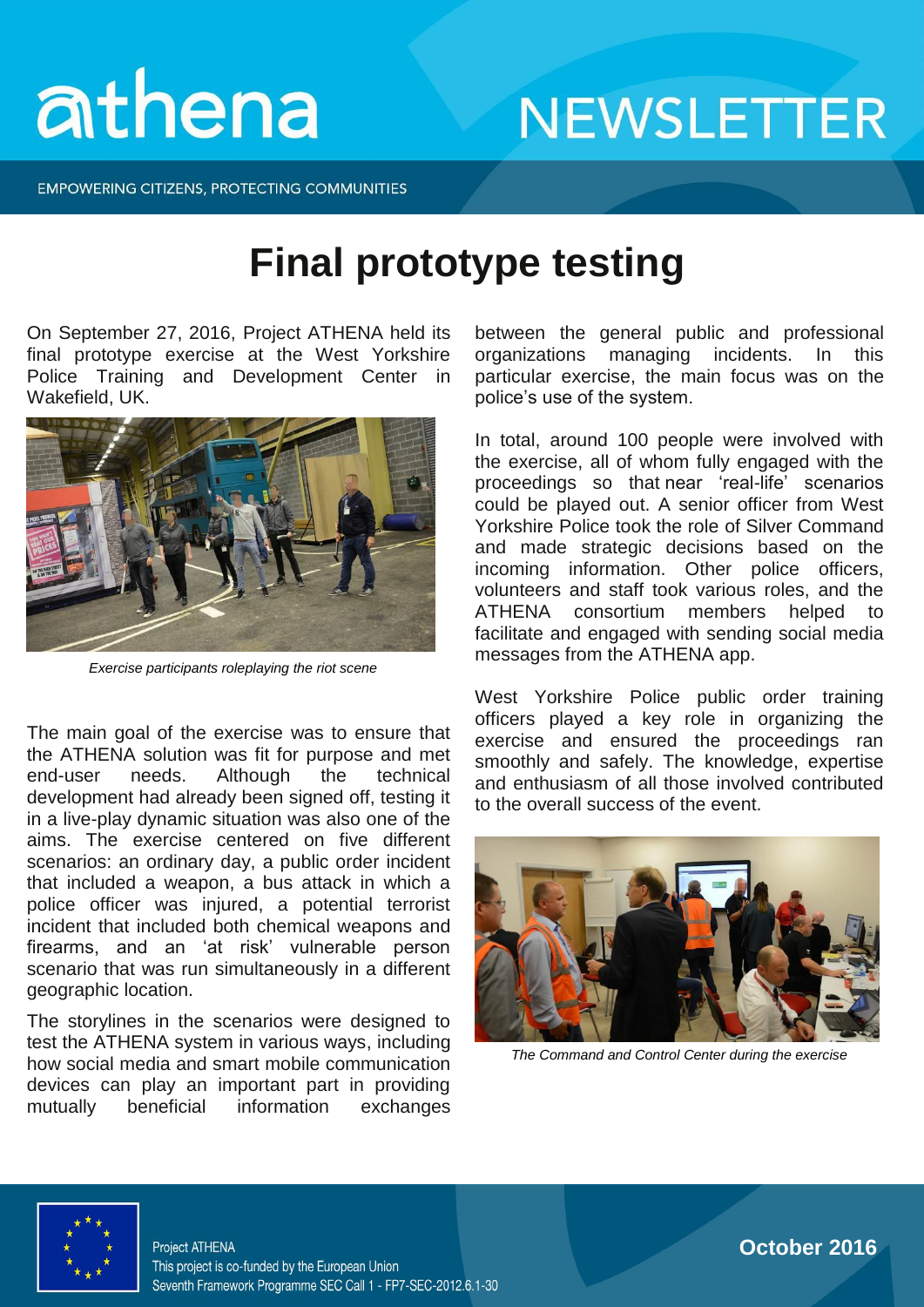### **a** NEWSLETTER

#### **Setting the stage for the exercise**



The exercise was played in the public order training village, which is a large indoor and outdoor complex, simulating an ordinary city with roads, a town square and facades of small shops, restaurants, a library, a hospital, and a hotel. The training village has a pub equipped with real fixtures and seating, and was a central point of action during the exercise. In order to make the exercise environment as realistic as possible, lighting and sound conditions were manipulated and a few vehicles and a police horse patrol unit circulated the exercise arena.

There were several observations points, including a viewing gantry providing a bird's eye view of the action below, and the live play exercise was video-recorded. Although the exercise was largely an unscripted dynamic event, several of the exercise participants received specific roles to play during the exercise and were requested to be in particular areas at specific times performing certain actions in order to create the scenarios.





**Project ATHENA** This project is co-funded by the European Union Seventh Framework Programme SEC Call 1 - FP7-SEC-2012.6.1-30

**October 2016**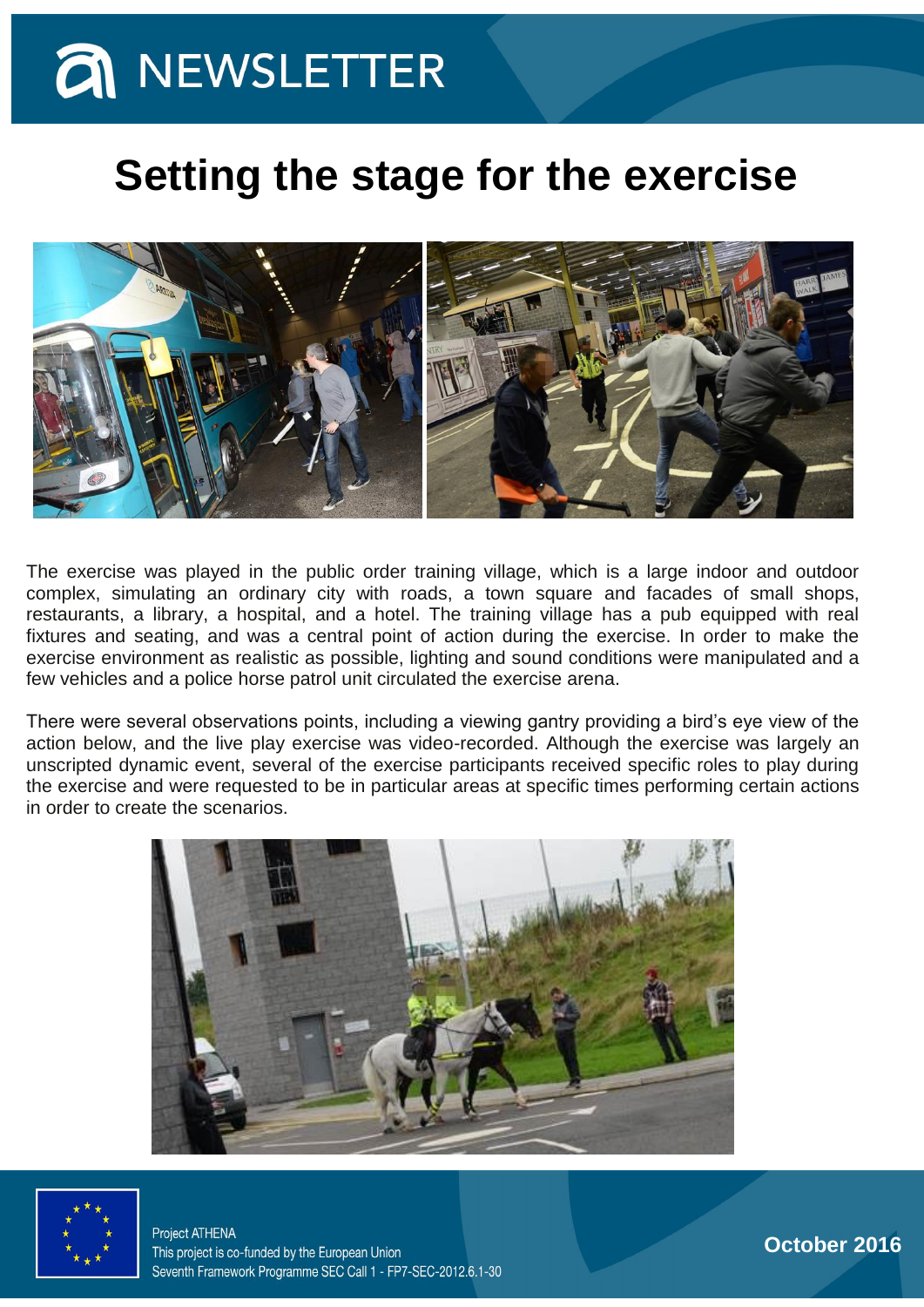# **a** NEWSLETTER

#### **Behind the scene**

Throughout the exercise, information from the ATHENA app (text, audio, images, and videos) and social media was collected, processed, and fed into the Crisis Command and Control Intelligence Dashboard (CCCID), which is often just referred to as the "dashboard".

| athena CCCID            |                         | Dashboard                                          | Media       | Summary | Analytics             | <b>Mobile Users</b>  | Social Media                                                                         | Settings                    |                               |
|-------------------------|-------------------------|----------------------------------------------------|-------------|---------|-----------------------|----------------------|--------------------------------------------------------------------------------------|-----------------------------|-------------------------------|
| Create -                | Events                  | Reports                                            | <b>Both</b> |         |                       |                      | Filter or search reports                                                             |                             | ø<br>24 Hours -               |
| <b>Events</b>           | <b>Reports</b>          | Zones                                              | Locations   | Sensors | $\ddot{}$             | 245                  | <b>Attack Report</b>                                                                 |                             | ×                             |
| v<br>Sep 27             |                         | 0 3 0 R White smoke everywhere                     |             |         | ×<br>$\triangleright$ |                      |                                                                                      |                             | ton-on-O                      |
| ∪                       |                         | Sep 27 (0 c) R white van seen dropping off sus     |             |         | ×                     | ×                    | O low O rejected                                                                     | <b>BL3</b><br><b>IC</b> law | Nun Monkton                   |
| $\overline{\mathbf{v}}$ |                         | Sep 27 (0 5 6 R Black bag smoking on Snowde        |             |         | ×<br>Bolton Abbey     |                      | East Ardsley, City and Borough of Wakefield, England, GB<br>Reject at 21% confidence |                             | <b>Upper Po</b>               |
|                         |                         | Sep 27 ( C C R Fire started on swaine Hill cres    |             |         | ×                     | 3 days ago           |                                                                                      |                             | in Ainsty                     |
| U.                      |                         | Sep 27 (0 3 6) R suspicious black bag with smoke   |             |         | Addingham<br>×        | move<br>Ilkley       |                                                                                      |                             | edit<br>Askham E              |
|                         |                         | Sep 27 (C C C C Smoking bag dropped off from v     |             |         | ×                     | Content              |                                                                                      |                             | Copma<br>Coliton <sup>A</sup> |
|                         |                         | Sep 27 ( C C C R can pulled up by swaine hill cre  |             |         | 1429<br>×             |                      | Cop down<br>[UNKNOWN_EVENT UNKNOWN_THING                                             |                             | dcaster                       |
| U                       |                         | Sep 27 (O C O R van pulled up left black bag, sm @ |             |         | Keighley<br>×         |                      | labelr1638381110)                                                                    |                             |                               |
| $\overline{\mathbf{v}}$ |                         | Sep 27 (0 15 0 R There is a bag here which looks   |             |         | ⊀                     | <b>Hear</b>          |                                                                                      |                             | Ċ<br>don                      |
| U                       |                         | Sep 27 0 6 8 R YJ60 FEF white van two males        |             |         | ⊀<br>Denholme         |                      | <b>ID anonymous</b>                                                                  |                             | ierburn in                    |
|                         |                         | U Sep 27 0 3 8 Suspicious white with two skin      |             |         | $\star$               | Tier 3               | Phone unknown                                                                        |                             | Elmet.                        |
|                         |                         | Sep 27 (a) C R seen bloke with baby at nostel      |             |         | ×                     | Queensbury           |                                                                                      |                             | Hamblet<br>A63                |
|                         | Sep 27 0 3 0 R Cop down |                                                    |             |         | ⊀                     |                      |                                                                                      |                             | A1(M)                         |
| ۰<br>15:47              |                         | O C O R test sensors                               |             | Ø       |                       | Halifax<br>Brighouse | Batley                                                                               | Castleford<br>Chanley       | Knottingley                   |
| ●<br>13:02              | O <b>D</b> O R ds       |                                                    |             | Ø.      |                       |                      | Dewsbury<br>Wakefield                                                                |                             | Pontefract                    |
| 13:01                   |                         | O 5 O R Tracking test                              |             | Ø       | onden                 | <b>M42</b>           | Mirfield                                                                             |                             |                               |
|                         |                         |                                                    |             |         |                       |                      |                                                                                      |                             |                               |

*Screenshot of the CCID (the "dashboard")*

The CCCID enabled the operators and Silver Command to have situational awareness, assess the incoming information, post situation reports, and identify danger zones for the ATHENA app users, with the aim of providing assistance and reassurance to them.



*Screenshots of the ATHENA app*

Depending on their access level, the app users received various degrees of information. For example, those users deemed as "trusted users" (e.g., professional first responders, command team members, official volunteers, and community organizers) were able to see all of the incoming reports, even those which had not been assessed for credibility; whereas, the "citizen users" could only view the reports that had been assessed and validated by the CCID operators.

Behind the scene, the ATHENA Logic Cloud (ALC) was also tested. During the exercise, it supported an automated estimation of the whereabouts of a specific person by using heterogeneous data sources, such as the ATHENA reporting app system, specialized mobile devices, and simulated license plate recognition sensors. The estimated results were presented as a heat map superimposed on a GIS map, with the various colors indicating the likelihood that the person in question was present at specific locations.

This solution was a combination of the Dynamic Process Integration Framework (DPIF) and a novel context-boosted filtering algorithm, which was developed within the ATHENA project. The DPIF supported the information flows between the fusion algorithm and relevant data sources (such as the app users, police, license plate recognition sensors, and knowledge about the local environment). The fusion was based on a new algorithm that fuses sequences of disparate data and information about the environment in which a subject/object moves (e.g. GIS maps, intelligence about road blocks/traffic jams, etc.).